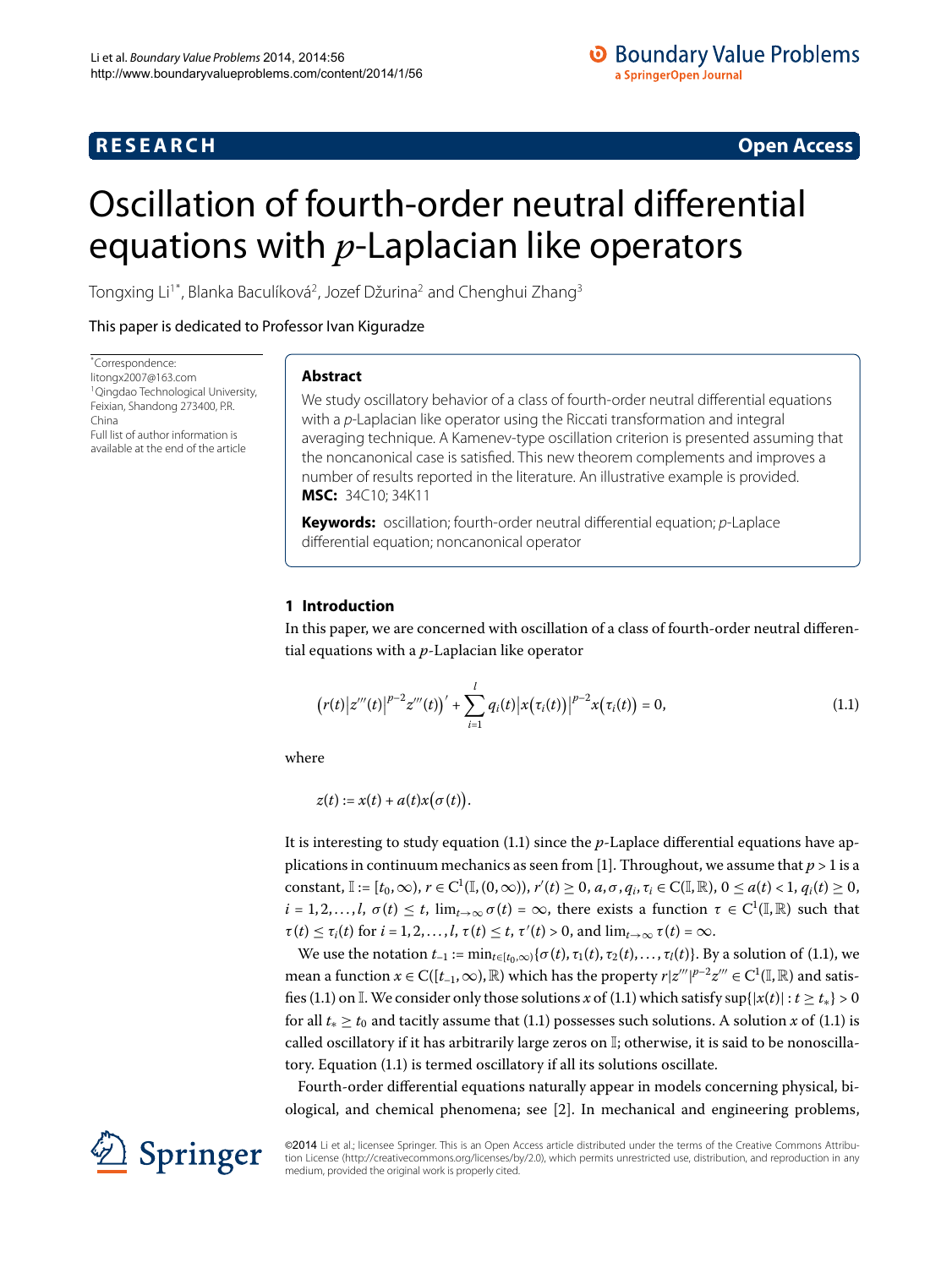questions related to the existence of oscillatory solutions play an important role. During the past few years, there has been constant interest in obtaining sufficient conditions for oscillatory and nonoscillatory properties of different classes of fourth-order differential equations. We refer the reader to  $[3-21]$  and the references cited therein. Parhi and Tri-pathy [12[,](#page-8-4) 13[\]](#page-8-5) and Thandapani and Savitri [\[](#page-8-6)15] studied a fourth-order neutral differential equation

<span id="page-1-3"></span>
$$
(r(t)(x(t)+p(t)x(\sigma(t))))' + q(t)x(\tau(t)) = 0.
$$

Most oscillation results reported in  $[6, 7, 9, 18]$  $[6, 7, 9, 18]$  $[6, 7, 9, 18]$  for (1[.](#page-0-1)1) and its particular cases have been obtained under the assumption that

$$
R(t_0) = \infty, \tag{1.2}
$$

where

<span id="page-1-0"></span>
$$
R(t):=\int_t^\infty\frac{\mathrm{d} s}{r^{1/(p-1)}(s)}.
$$

The analogue for (1.1) in case  $a(t) = 0$  has been studied in [10[,](#page-8-11) 16, 17, 19[–](#page-8-14)21[\]](#page-8-3) under the condition that

<span id="page-1-1"></span>
$$
R(t_0) < \infty,\tag{1.3}
$$

which is called a noncanonical case[.](#page-1-0) Assuming  $(1.3)$ , a question regarding the oscillation and asymptotic behavior of solutions to  $(1.1)$  in the case

$$
p = 2,
$$
  $l = 1,$   $0 \le a(t) \le a_1 < 1,$  and  $\tau_1(t) \le t$  (1.4)

has been studied by Li *et al.* [11]. Note that [11, Theorem 2.2] ensures that every solution *x* of the studied equation is either oscillatory or tends to zero as  $t \to \infty$  and, unfortunately, cannot distinguish solutions with different behaviors.

<span id="page-1-2"></span>It should be noted that research in this paper is strongly motivated by the recent paper [11[\]](#page-8-15). The purpose of this paper is to establish a Kamenev-type theorem which guarantees that all solutions of equation  $(1.1)$  $(1.1)$  $(1.1)$  are oscillatory in the case where  $(1.3)$  holds and without requiring conditions (1.4). In the sequel, all functional inequalities are assumed to hold for all *t* large enough.

## **2 Main results**

We begin with the following lemma.

**Lemma 2.1** (See [\[](#page-8-16)14]) Let  $f \in C^n(\mathbb{I}, \mathbb{R}^+)$ . Assume that  $f^{(n)}$  is eventually of one sign for all *large t, and there exists a t*<sub>1</sub>  $\geq$  *t*<sub>0</sub> *such that*  $f^{(n)}(t)f^{(n-1)}(t) \leq 0$  for all  $t \geq t_1$ . Then, for every *constant*  $\lambda \in (0,1)$ *, there exist a*  $t_{\lambda} \in [t_1,\infty)$  *and a constant*  $M > 0$  *such that* 

$$
f(\lambda t) \geq Mt^{n-1}|f^{(n-1)}(t)|
$$

*for all*  $t \in [t_\lambda, \infty)$ .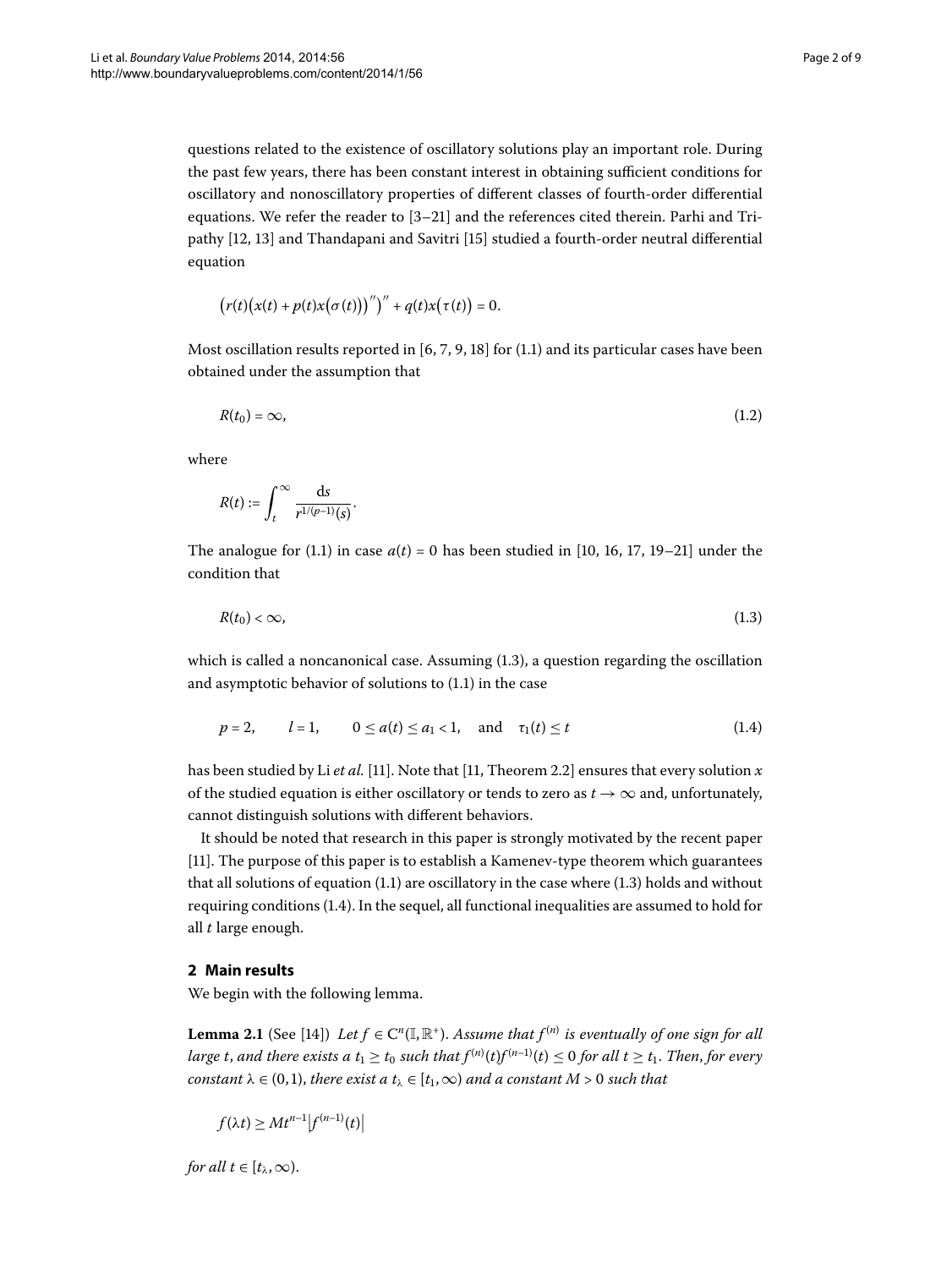<span id="page-2-5"></span><span id="page-2-3"></span>**Lemma 2[.](#page-1-2)2** (See [4, Lemma 2.2.3]) *Let f be as in Lemma 2.1. If*  $\lim_{t\to\infty} f(t) \neq 0$ , then, for *every constant*  $k \in (0, 1)$ *, there exists a*  $t_k \in [t_1, \infty)$  *such that* 

<span id="page-2-0"></span>
$$
f(t) \ge \frac{k}{(n-1)!} t^{n-1} |f^{(n-1)}(t)|
$$

*for all*  $t \in [t_k, \infty)$ .

**Theorem 2.3** Assume (1.3) and let one of the following conditions hold:

<span id="page-2-1"></span>
$$
\int_{t_0}^{\infty} R(s) \, \mathrm{d}s = \infty \tag{2.1}
$$

*and*

$$
\int_{t_0}^{\infty} \int_u^{\infty} R(s) \, \mathrm{d}s \, \mathrm{d}u = \infty. \tag{2.2}
$$

*Suppose also that there exist functions*  $\rho \in C^1(\mathbb{I}, (0, \infty)), H, \varrho \in C(\mathbb{D}, \mathbb{R})$ , where  $\mathbb{D} = \{(t, s) :$  $t \geq s \geq t_0$ } *such that* 

<span id="page-2-2"></span>
$$
H(t,t) = 0
$$
,  $t \ge t_0$ ,  $H(t,s) > 0$ ,  $t > s \ge t_0$ ,

*and H has a nonpositive continuous partial derivative ∂H*/*∂s satisfying*, *for all sufficiently large*  $T \ge t_0$ , *for some constant*  $\lambda \in (0,1)$ , *and for all constants*  $M > 0$ ,

$$
\limsup_{t \to \infty} \frac{1}{H(t, T)} \int_{T}^{t} \left[ H(t, s) \rho(s) \sum_{i=1}^{l} q_{i}(s) (1 - a(\tau_{i}(s)))^{p-1} - \frac{1}{p^{p}} \frac{r(s) (\rho_{+}(t, s))^{p}}{(\lambda M \tau'(s) \tau^{2}(s) \rho(s))^{p-1}} \right] ds = \infty,
$$
\n(2.3)

*where*

$$
Q_{+}(t,s):=\max\big\{0,\varrho(t,s)\big\}
$$

*and*

$$
\frac{\partial H(t,s)}{\partial s} + \frac{\rho'(s)}{\rho(s)}H(t,s) = \frac{\varrho(t,s)}{\rho(s)}\big(H(t,s)\big)^{(p-1)/p}.
$$

*If there exist functions*  $\delta \in C^1(\mathbb{I}, (0, \infty)), K, \xi \in C(\mathbb{D}, \mathbb{R})$  *such that* 

<span id="page-2-4"></span>
$$
K(t,t) = 0
$$
,  $t \ge t_0$ ,  $K(t,s) > 0$ ,  $t > s \ge t_0$ ,

*and K has a nonpositive continuous partial derivative ∂K*/*∂s satisfying*, *for all sufficiently large*  $T \ge t_0$  *and for some constant*  $k \in (0,1)$ ,

$$
\limsup_{t \to \infty} \int_{T}^{t} \left[ K(t,s) \delta(s) \left( \frac{k \tau^{2}(s)}{2} \right)^{p-1} \sum_{i=1}^{l} q_{i}(s) \left( 1 - a(\tau_{i}(s)) \right)^{p-1} - \frac{r(s) (\xi_{+}(t,s))^{p}}{p^{p} \delta^{p-1}(s)} \right] ds > 0,
$$
\n(2.4)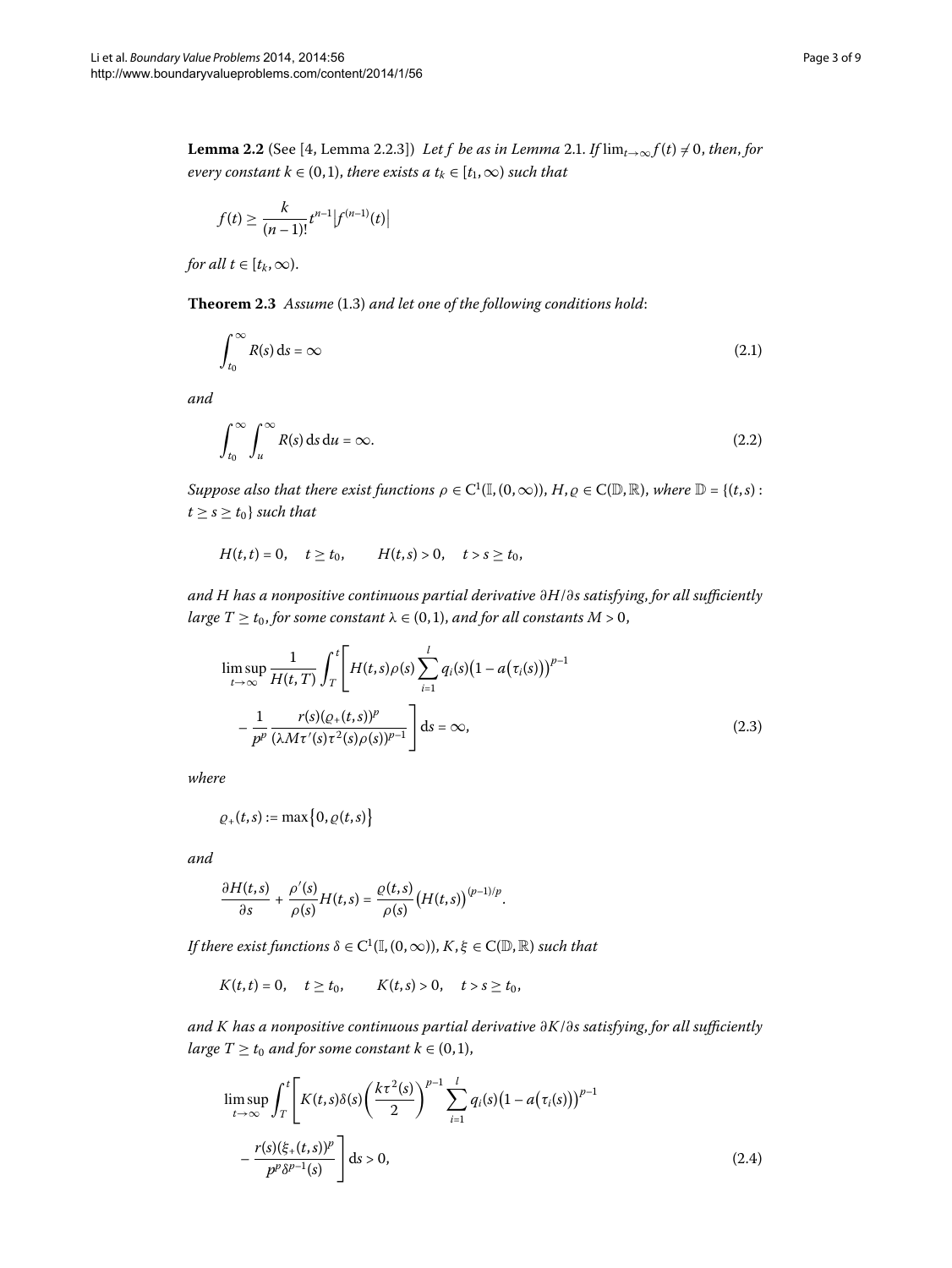*where*

$$
\xi_{+}(t,s) := \max\{0,\xi(t,s)\}\
$$

*and*

$$
\frac{\partial K(t,s)}{\partial s}+\frac{\delta'(s)}{\delta(s)}K(t,s)=-\frac{\xi(t,s)}{\delta(s)}\big(K(t,s)\big)^{(p-1)/p},
$$

*then equation* (1.1) *is oscillatory*.

*Proof* Let  $x$  be a nonoscillatory solution of  $(1.1)$  $(1.1)$  $(1.1)$ . Without loss of generality, we may assume that *x* is eventually positive[.](#page-0-1) Equation (1.1) implies that there exists a  $t_1 \geq t_0$  such that the following three possible cases hold for all  $t \geq t_1$ :

(1)  $z(t) > 0, z'(t) < 0, z''(t) > 0, z'''(t) < 0, (r|z'''|^{p-2}z''')'(t) \leq 0;$ (2)  $z(t) > 0, z'(t) > 0, z'''(t) > 0, z^{(4)}(t) \le 0, (r|z'''|^{p-2}z''')'(t) \le 0;$ 

(3)  $z(t) > 0, z'(t) > 0, z''(t) > 0, z'''(t) < 0, (r|z'''|^{p-2}z''')'(t) \leq 0.$ 

We consider each of these cases separately.

Case 1. Assume that (1) is satisfied. Noting that  $r(-z''')^{p-1}$  is nondecreasing, we have, for  $s \ge t \ge t_1$ ,

$$
r^{1/(p-1)}(s)z'''(s) \leq r^{1/(p-1)}(t)z'''(t).
$$

Dividing the latter inequality by  $r^{1/(p-1)}(s)$  and integrating the resulting inequality from *t* to  $\iota, \iota \geq t \geq t_1$ , we obtain

<span id="page-3-0"></span>
$$
z''(t) \le z''(t) + r^{1/(p-1)}(t)z'''(t)\int_t^t \frac{ds}{r^{1/(p-1)}(s)}.
$$

Passing to the limit as  $\iota \to \infty$ , we conclude that

$$
z''(t) \geq -r^{1/(p-1)}(t)z'''(t)R(t).
$$

Hence, there exists a constant  $c > 0$  such that

$$
z''(t) \ge cR(t). \tag{2.5}
$$

Integrating  $(2.5)$  from  $t_1$  to  $t$ , we have

$$
z'(t)-z'(t_1)\geq c\int_{t_1}^t R(s)\,\mathrm{d}s.
$$

This yields

$$
-z'(t_1) \ge c \int_{t_1}^t R(s) \, \mathrm{d} s,
$$

which contradicts (2[.](#page-2-0)1). Next, integrating (2.5) from *t* to  $\infty$ , we get

$$
-z'(t) \ge c \int_t^\infty R(s) \, \mathrm{d} s.
$$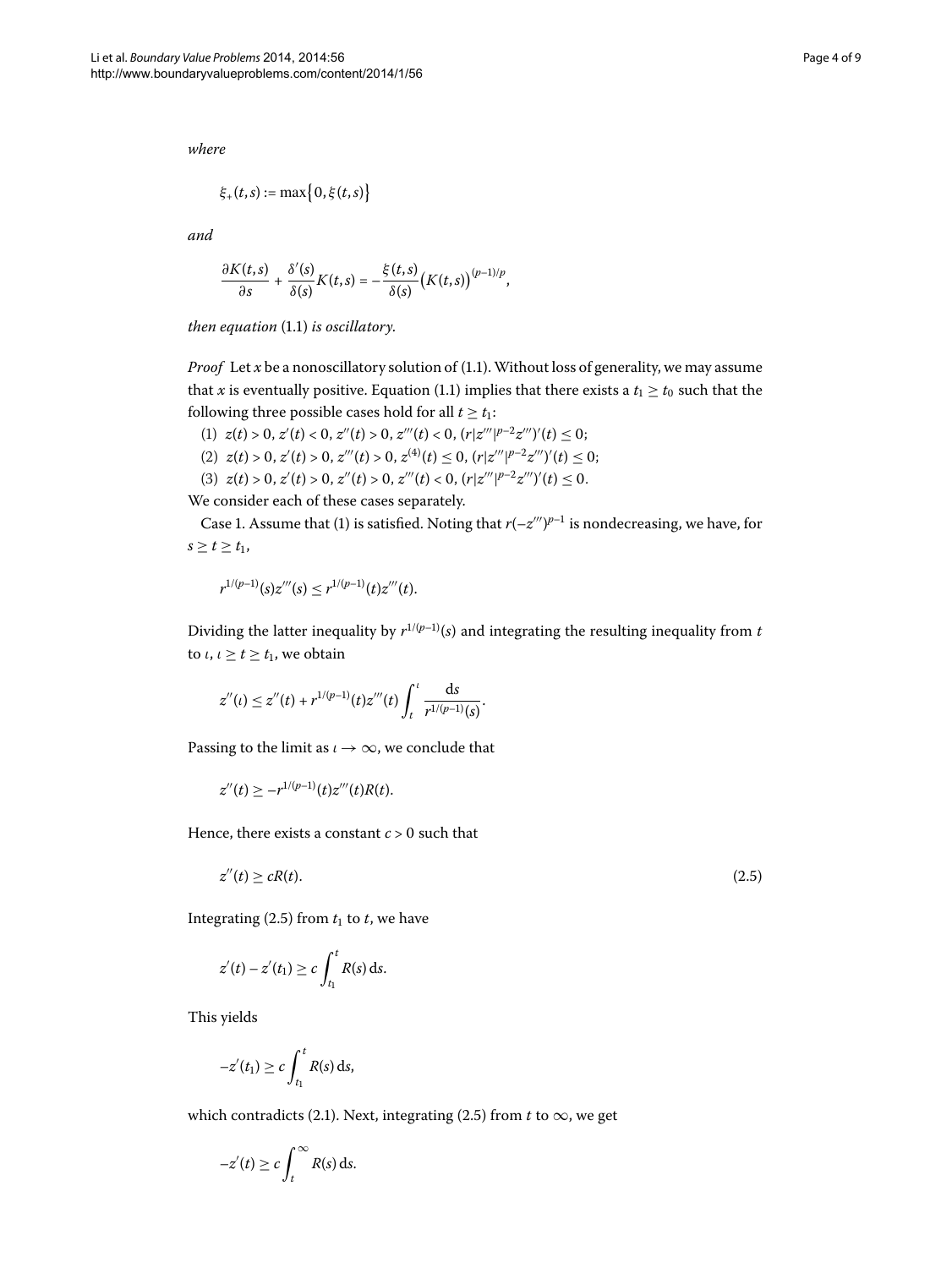Integrating again from  $t_1$  to  $t$ , we have

$$
-z(t) + z(t_1) \ge c \int_{t_1}^t \int_u^\infty R(s) \, \mathrm{d} s \, \mathrm{d} u.
$$

This implies that

<span id="page-4-2"></span>
$$
z(t_1) \geq c \int_{t_1}^t \int_u^{\infty} R(s) \, \mathrm{d} s \, \mathrm{d} u,
$$

which contradicts  $(2.2)$ .

<span id="page-4-0"></span>Case 2. Assume that (2) is satisfied and let  $\lambda \in (0,1)$  be an arbitrary constant. Then, there exists a *t*<sub> $\lambda \ge t_1$  such that, for all  $t \ge t_\lambda$ ,  $z(\lambda \tau(t)) > 0$ . For  $t \ge t_\lambda$ , define</sub>

$$
\omega(t) := \rho(t) \frac{r(t)(z'''(t))^{p-1}}{z^{p-1}(\lambda \tau(t))}.
$$
\n(2.6)

Then  $\omega(t) > 0$  for all  $t \ge t_\lambda$ , and

<span id="page-4-1"></span>
$$
\omega'(t) = \rho'(t) \frac{r(t)(z'''(t))^{p-1}}{z^{p-1}(\lambda \tau(t))} + \rho(t) \frac{(r(t)(z'''(t))^{p-1})'}{z^{p-1}(\lambda \tau(t))} - (p-1)\lambda \rho(t) \frac{\tau'(t)z^{p-2}(\lambda \tau(t))z'(\lambda \tau(t))r(t)(z'''(t))^{p-1}}{z^{2(p-1)}(\lambda \tau(t))}.
$$
\n(2.7)

<span id="page-4-3"></span>By virtue of Lemma 2[.](#page-1-2)1, we have, for some constant  $M > 0$  and for all sufficiently large  $t$ ,

$$
z'(\lambda \tau(t)) \geq M \tau^2(t) z'''(\tau(t)) \geq M \tau^2(t) z'''(t).
$$
\n(2.8)

Combining  $(2.7)$  and  $(2.8)$ , we get

<span id="page-4-4"></span>
$$
\omega'(t) \le \rho'(t) \frac{r(t)(z'''(t))^{p-1}}{z^{p-1}(\lambda \tau(t))} + \rho(t) \frac{(r(t)(z'''(t))^{p-1})'}{z^{p-1}(\lambda \tau(t))} - (p-1)\lambda M \tau^{2}(t) \tau'(t) \frac{\rho(t)r(t)(z'''(t))^{p}}{z^{p}(\lambda \tau(t))}.
$$
\n(2.9)

Recalling that  $z' > 0$  and  $\sigma(t) \leq t$ , we have

$$
x(t) = z(t) - a(t)x(\sigma(t)) \ge z(t) - a(t)z(\sigma(t)) \ge (1 - a(t))z(t).
$$
 (2.10)

Then it follows from (1[.](#page-4-4)1), (2.6), (2.9), and (2.10) that there exists a  $t_3 \ge t_\lambda$  such that, for all  $t \geq t_3$ ,

$$
\omega'(t) \leq -\rho(t) \sum_{i=1}^{l} q_i(t) \big(1 - a(\tau_i(t))\big)^{p-1} + \frac{\rho'(t)}{\rho(t)} \omega(t) - \frac{(p-1)\lambda M \tau^2(t) \tau'(t)}{(r(t)\rho(t))^{1/(p-1)}} \omega^{p/(p-1)}(t).
$$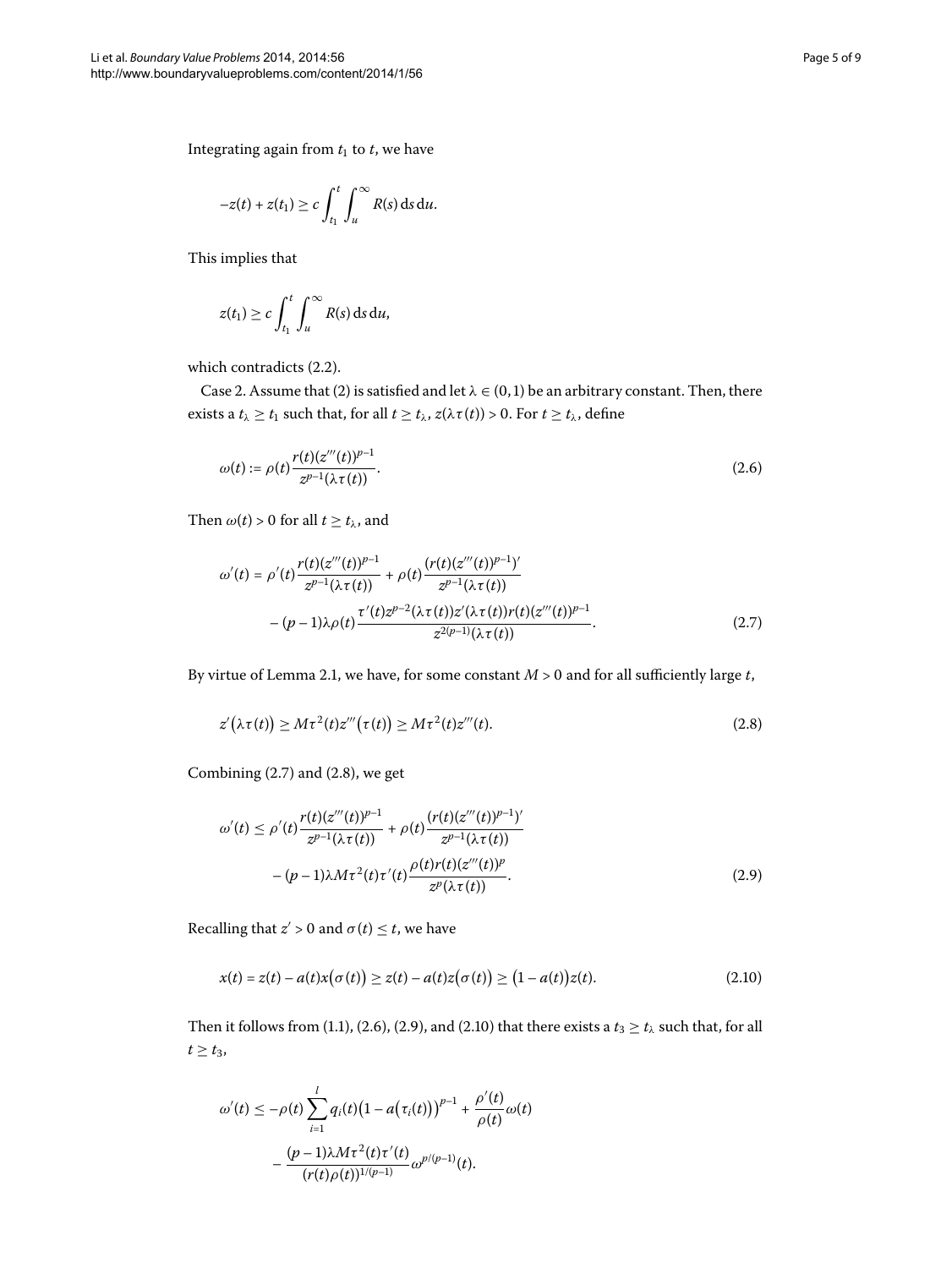<span id="page-5-0"></span>

Multiplying the latter inequality by  $H(t, s)$  and integrating the resulting inequality from  $t_3$ to *t*, we obtain

$$
\int_{t_3}^{t} H(t,s)\rho(s) \sum_{i=1}^{l} q_i(s) (1 - a(\tau_i(s)))^{p-1} ds
$$
\n
$$
\leq H(t,t_3)\omega(t_3) + \int_{t_3}^{t} \left[ \frac{\partial H(t,s)}{\partial s} + \frac{\rho'(s)}{\rho(s)} H(t,s) \right] \omega(s) ds
$$
\n
$$
- \int_{t_3}^{t} \frac{(p-1)\lambda M \tau^2(s) \tau'(s)}{(r(s)\rho(s))^{1/(p-1)}} H(t,s) \omega^{p/(p-1)}(s) ds
$$
\n
$$
\leq H(t,t_3)\omega(t_3) + \int_{t_3}^{t} \frac{\rho_+(t,s)}{\rho(s)} (H(t,s))^{(p-1)/p} \omega(s) ds
$$
\n
$$
- \int_{t_3}^{t} \frac{(p-1)\lambda M \tau^2(s) \tau'(s)}{(r(s)\rho(s))^{1/(p-1)}} H(t,s) \omega^{p/(p-1)}(s) ds. \tag{2.11}
$$

Now set

$$
A^{p/(p-1)} := \frac{(p-1)\lambda M\tau^2(s)\tau'(s)}{(r(s)\rho(s))^{1/(p-1)}}H(t,s)\omega^{p/(p-1)}(s)
$$

and

<span id="page-5-2"></span>
$$
B^{1/(p-1)}:=\frac{(p-1)^{1/p}\varrho_+(t,s)(r(s)\rho(s))^{1/p}}{p\rho(s)(\lambda M\tau^2(s)\tau'(s))^{(p-1)/p}}.
$$

Letting  $\theta := p/(p-1)$  and using the inequality (see [\[](#page-8-18)22])

$$
\theta AB^{\theta-1} - A^{\theta} \le (\theta - 1)B^{\theta}, \quad \theta > 1, A \ge 0, B \ge 0,
$$
\n
$$
(2.12)
$$

we have

$$
\frac{\varrho_+(t,s)}{\rho(s)}\big(H(t,s)\big)^{(p-1)/p}\omega(s)-\frac{(p-1)\lambda M\tau^2(s)\tau'(s)}{(r(s)\rho(s))^{1/(p-1)}}H(t,s)\omega^{p/(p-1)}(s)\n
$$
\leq \frac{1}{p^p}\frac{r(s)(\varrho_+(t,s))^p}{(\lambda M\tau'(s)\tau^2(s)\rho(s))^{p-1}}.
$$
$$

Hence, we conclude by (2.11) that, for all sufficiently large *t*,

<span id="page-5-1"></span>
$$
\frac{1}{H(t,t_3)} \int_{t_3}^t \left[ H(t,s)\rho(s) \sum_{i=1}^l q_i(s) \left(1 - a(\tau_i(s))\right)^{p-1} - \frac{1}{p^p} \frac{r(s)(\rho_+(t,s))^p}{(\lambda M \tau'(s) \tau^2(s) \rho(s))^{p-1}} \right] ds \leq \omega(t_3),
$$

which contradicts  $(2.3)$ .

Case 3. Assume that  $(3)$  is satisfied. We also have  $(2.10)$ . By virtue of Lemma 2.2, we conclude that, for every constant *k* ∈ (0, 1), there exists a  $t_k \ge t_1$  such that, for all  $t \ge t_k$ ,

$$
z(t) \ge \frac{k}{2} t^2 z''(t).
$$
 (2.13)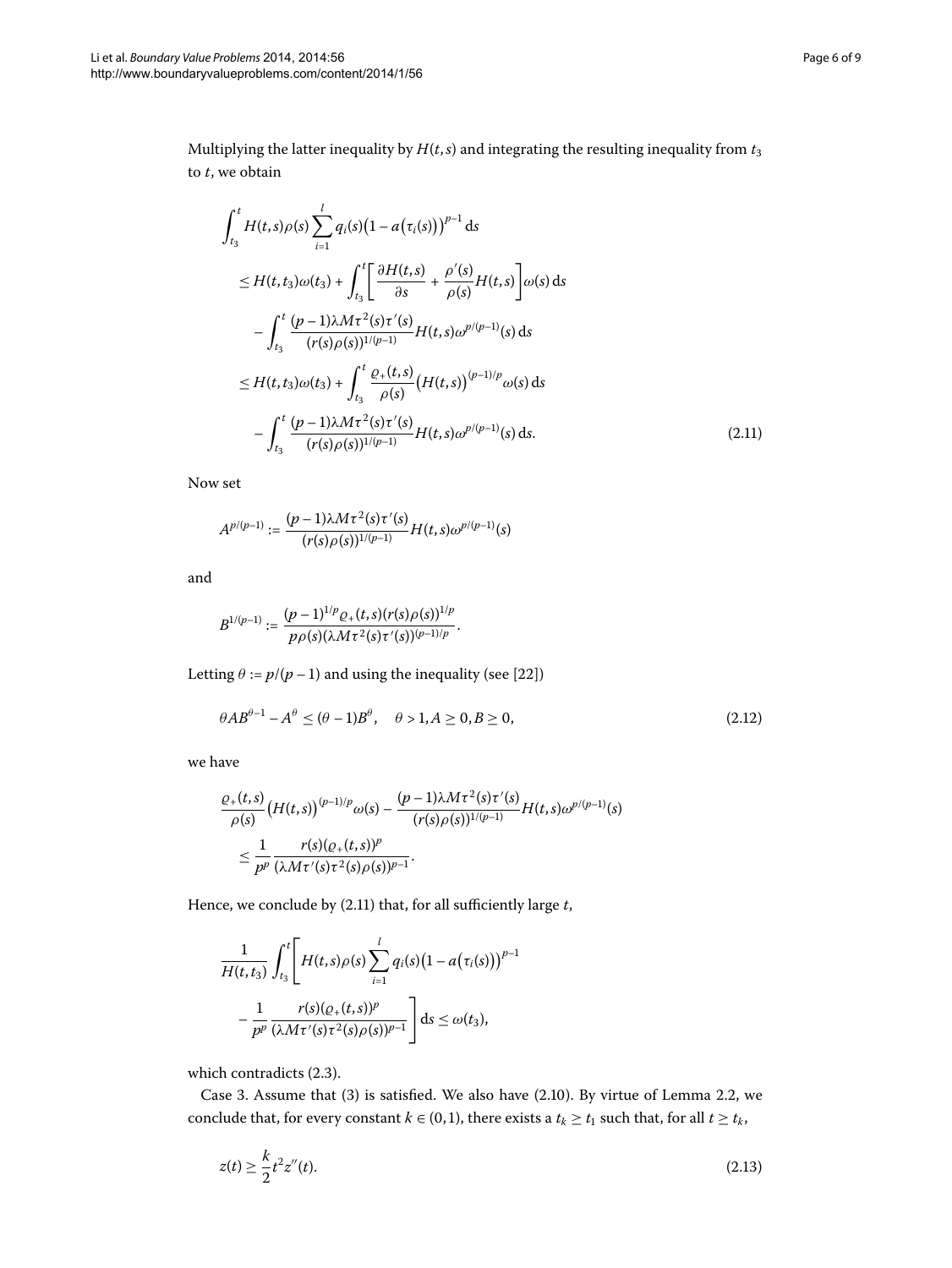<span id="page-6-1"></span>Now define

<span id="page-6-0"></span>
$$
\phi(t) := -\delta(t) \frac{r(t)(-z'''(t))^{p-1}}{(z''(t))^{p-1}}, \quad t \ge t_1.
$$
\n(2.14)

Then  $\phi(t) < 0$  for all  $t \ge t_1$ [.](#page-4-4) It follows from (1.1), (2.10), (2.13), and (2.14) that there exists a  $t_4 \geq t_k$  such that, for all  $t \geq t_4$ ,

$$
\phi'(t) = -\delta(t) \sum_{i=1}^{l} q_i(t) \left(1 - a(\tau_i(t))\right)^{p-1} \frac{z^{p-1}(\tau(t))}{(z''(\tau(t)))^{p-1}} \frac{(z''(\tau(t)))^{p-1}}{(z''(t))^{p-1}} \n+ \frac{\delta'(t)}{\delta(t)} \phi(t) - (p-1) \frac{(-\phi(t))^{p/(p-1)}}{(r(t)\delta(t))^{1/(p-1)}} \n\leq -\delta(t) \left(\frac{k\tau^2(t)}{2}\right)^{p-1} \sum_{i=1}^{l} q_i(t) \left(1 - a(\tau_i(t))\right)^{p-1} \n+ \frac{\delta'(t)}{\delta(t)} \phi(t) - (p-1) \frac{(-\phi(t))^{p/(p-1)}}{(r(t)\delta(t))^{1/(p-1)}}.
$$
\n(2.15)

Multiplying (2.15) by  $K(t, s)$  and integrating the resulting inequality from  $t_4$  to  $t$ , we obtain

<span id="page-6-2"></span>
$$
\int_{t_4}^{t} K(t,s)\delta(s) \left(\frac{k\tau^2(s)}{2}\right)^{p-1} \sum_{i=1}^{l} q_i(s) (1 - a(\tau_i(s)))^{p-1} ds
$$
\n
$$
\leq K(t,t_4)\phi(t_4) + \int_{t_4}^{t} \left[\frac{\partial K(t,s)}{\partial s} + \frac{\delta'(s)}{\delta(s)} K(t,s)\right] \phi(s) ds
$$
\n
$$
-(p-1) \int_{t_4}^{t} K(t,s) \frac{(-\phi(s))^{p/(p-1)}}{(r(s)\delta(s))^{1/(p-1)}} ds
$$
\n
$$
\leq K(t,t_4)\phi(t_4) - \int_{t_4}^{t} \frac{\xi_+(t,s)}{\delta(s)} \left(K(t,s)\right)^{(p-1)/p} \phi(s) ds
$$
\n
$$
-(p-1) \int_{t_4}^{t} K(t,s) \frac{(-\phi(s))^{p/(p-1)}}{(r(s)\delta(s))^{1/(p-1)}} ds.
$$
\n(2.16)

Set

$$
A^{p/(p-1)}:=(p-1)K(t,s)\frac{(-\phi(s))^{p/(p-1)}}{(r(s)\delta(s))^{1/(p-1)}}
$$

and

$$
B^{1/(p-1)} := \frac{(p-1)^{1/p}(r(s)\delta(s))^{1/p}\xi_+(t,s)}{p\delta(s)}.
$$

Letting  $\theta := p/(p-1)$  and using inequality (2.12), we have by (2.16) that, for all sufficiently large *t*,

$$
\int_{t_4}^{t} \left[ K(t,s)\delta(s) \left( \frac{k\tau^2(s)}{2} \right)^{p-1} \sum_{i=1}^{l} q_i(s) \left( 1 - a(\tau_i(s)) \right)^{p-1} - \frac{r(s)(\xi_+(t,s))^p}{p^p \delta^{p-1}(s)} \right] ds
$$
  
\n
$$
\leq K(t,t_4) \phi(t_4) < 0,
$$

which contradicts (2[.](#page-2-4)4). This completes the proof.  $\Box$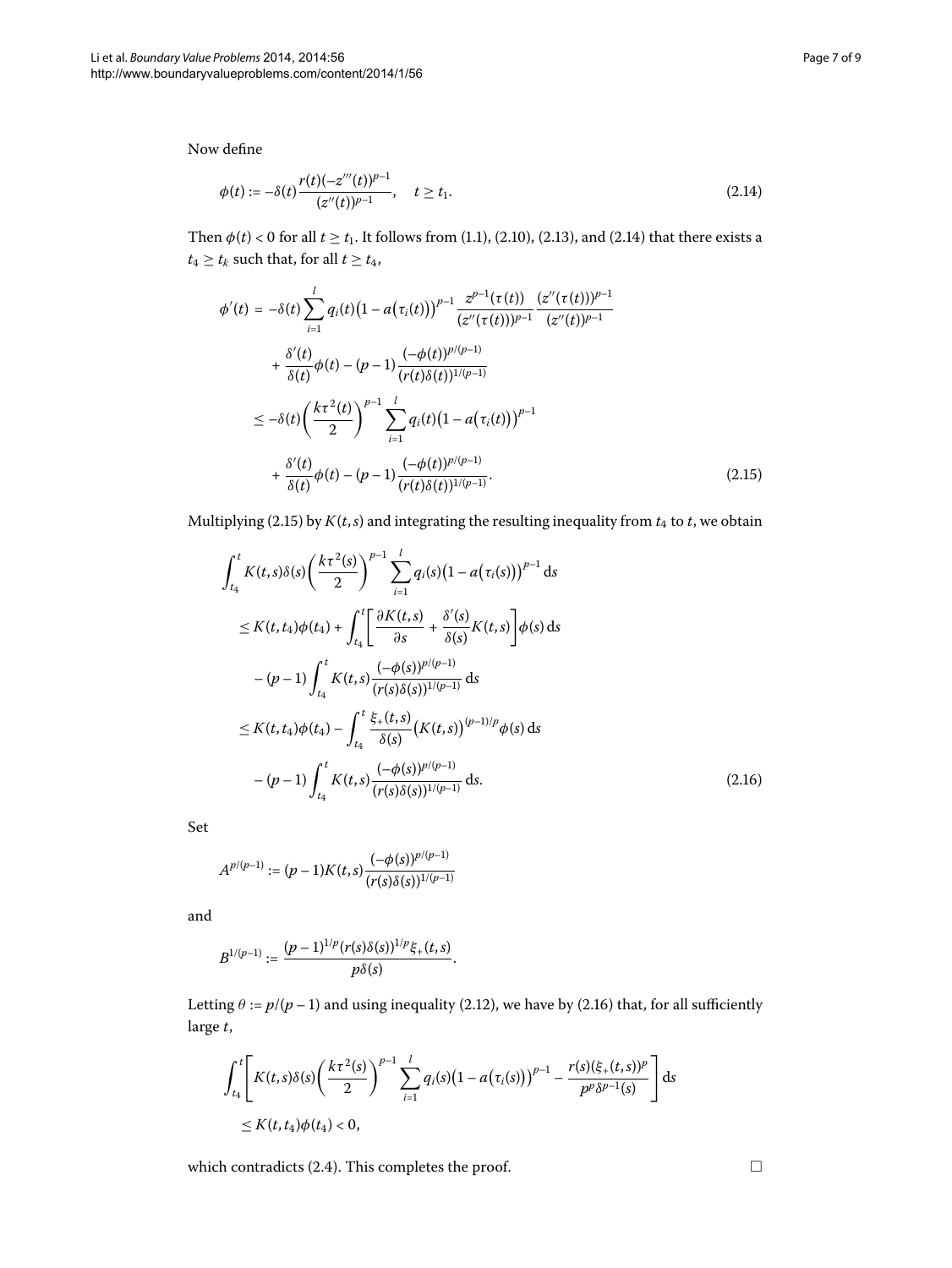**Remark 2.4** Choosing different combinations of functions *H*,  $ρ$ , *K*, and  $δ$ , one can de-rive from Theorem 2[.](#page-0-1)3 a variety of efficient tests for oscillation of equation  $(1.1)$  and its particular cases.

## **3 Example and discussion**

The following example illustrates applications of Theorem 2.3.

**Example 3.1** For  $t \ge 1$  and  $0 \le a_0 < 1$ , consider the fourth-order neutral differential equation

<span id="page-7-3"></span>
$$
(t2(x(t) + a0x(t - 2\pi))''')' + (1 + a0)t2x(t - 3\pi) + 2(1 + a0)tx\left(t + \frac{\pi}{2}\right) = 0.
$$
 (3.1)

Let  $p = 2$ ,  $\tau(t) = t - 3\pi$ ,  $\rho(t) = \delta(t) = 1$ , and  $H(t,s) = K(t,s) = (t-s)^2$ . It is not difficult to verify that all assumptions of Theorem 2[.](#page-7-3)3 are satisfied, and hence equation  $(3.1)$  is oscillatory. As a matter of fact, one such solution is  $x(t) = \sin t$ .

**Remark 3.2** Oscillation theorem established in this paper for equation (1.1) comple-ments, on one hand, results reported by Baculíková and Džurina [\[](#page-8-8)6], Karpuz [7], and Li *et*  $al.$  [\[](#page-8-9)9] because we use assumption  $(1.3)$  rather than  $(1.2)$  and, on the other hand, those by Li *et al.* [10[\]](#page-8-3) and Zhang *et al.* [16[,](#page-8-12) 17, 19[–](#page-8-14)21] since our theorem can be applied to the case where  $a(t) \neq 0$ .

**Remark 3[.](#page-2-5)3** We point out that, contrary to [\[](#page-8-15)11, Theorem 2.2], Theorem 2.3 does not need restrictive conditions  $(1.4)$  $(1.4)$  $(1.4)$  and can ensure that all solutions of equation  $(1.1)$  oscillate, which, in a certain sense, is a significant improvement compared to  $[11,$  Theorem 2.2 $]$ for fourth-order neutral differential equations.

**Remark 3[.](#page-0-1)4** It would be of interest to study equation (1.1) in the case where

<span id="page-7-2"></span><span id="page-7-1"></span>
$$
\int_{t_0}^{\infty} \int_u^{\infty} R(s) \, \mathrm{d} s \, \mathrm{d} u < \infty
$$

<span id="page-7-0"></span>for future research.

#### **Competing interests**

The authors declare that they have no competing interests.

#### **Authors' contributions**

All authors contributed equally to this work. They all read and approved the final version of the manuscript.

#### **Author details**

<sup>1</sup>Qingdao Technological University, Feixian, Shandong 273400, P.R. China. <sup>2</sup>Department of Mathematics, Faculty of Electrical Engineering and Informatics, Technical University of Košice, Letná 9, Košice, 042 00, Slovakia. <sup>3</sup>School of Control Science and Engineering, Shandong University, Jinan, Shandong 250061, P.R. China.

#### **Acknowledgements**

The authors express their sincere gratitude to the anonymous referees for the careful reading of the original manuscript and useful comments that helped to improve the presentation of the results and accentuate important details. This research is supported by the National Key Basic Research Program of P.R. China (2013CB035604) and NNSF of P.R. China (Grant Nos. 61034007, 51277116, 51107069).

Received: 3 January 2014 Accepted: 11 February 2014 Published: 14 Mar 2014